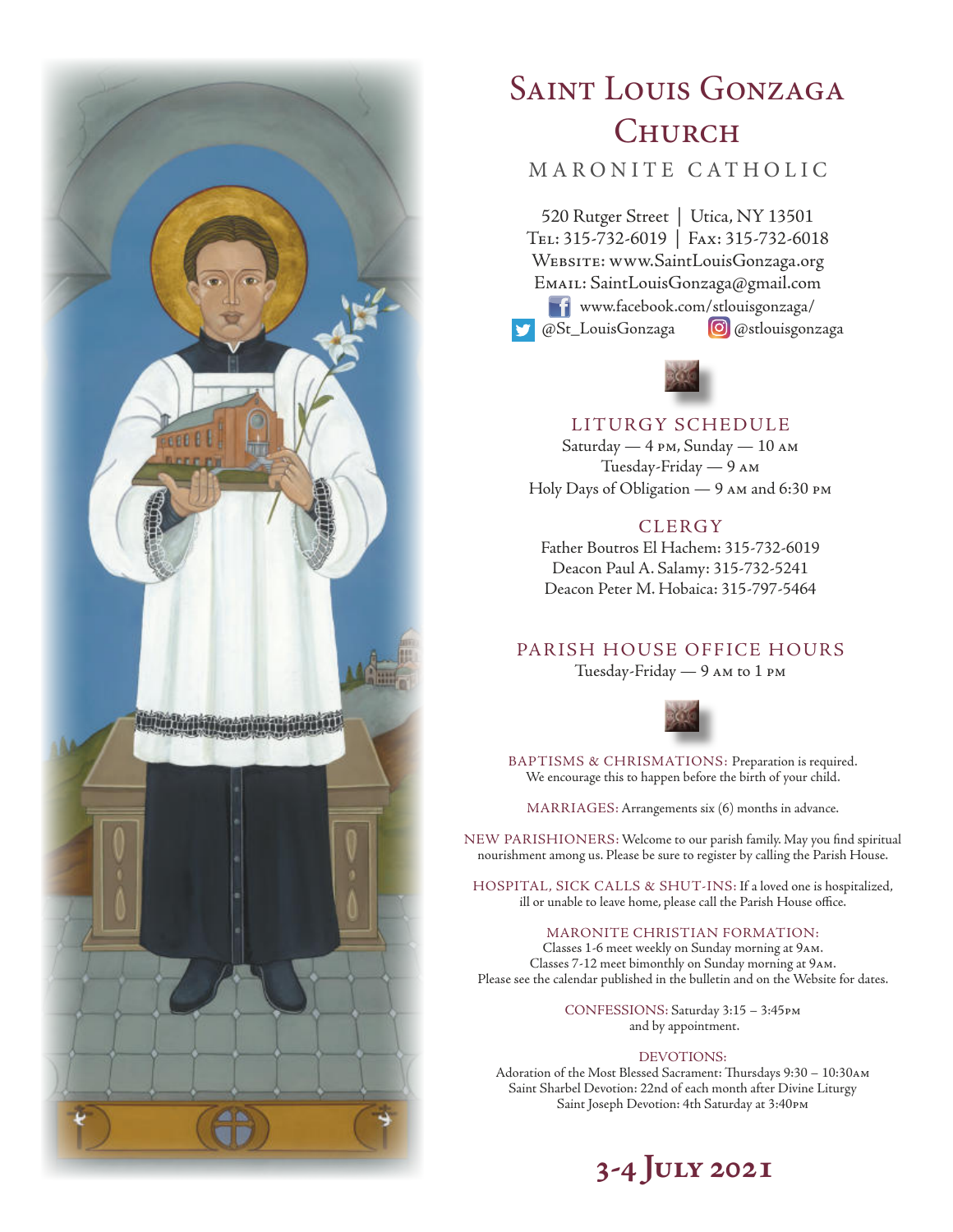# FEASTS **for 4 Jul – 11 Jul 2021**

|     | $\text{SUN}$ 4 JUL | 7th Sunday of Pentecost        |  |  |
|-----|--------------------|--------------------------------|--|--|
|     |                    | St. Andrew the Hymnographer,   |  |  |
|     |                    | <b>Bishop of Crete</b>         |  |  |
|     |                    | 2 Cor 3:1-6/Lk 10:1-7          |  |  |
|     | $Mon$ 5 Jul        | St. Macarius of the Cross      |  |  |
| Tue | $6$ Jul            | St. Maria Goretti              |  |  |
|     | WED 7 JUL          | St. Thomas the Hermit          |  |  |
|     | $T_{HU}$ 8 Jul     | St. Procopius                  |  |  |
|     | $F_{RI}$ 9 Jul     | St. Pancras                    |  |  |
| Sat | $10$ Jul           | The Three Blessed Massabki     |  |  |
|     |                    | Maronite Martyrs               |  |  |
| Sun | 11 Jul             | <b>8th Sunday of Pentecost</b> |  |  |
|     |                    | St. Benedict, Abbot            |  |  |
|     |                    | Rom 8:1-11/Mt 12:14-21         |  |  |
|     |                    |                                |  |  |



# LITURGICAL SCHEDULE AND INTENTIONS

| SAT        | $3$ JUL     |                 | 4PM + Dr. Albert Shaheen by Wife, Gloria                 |
|------------|-------------|-----------------|----------------------------------------------------------|
|            |             |                 | + James Connors by Aunt Selma Smith                      |
|            |             |                 | •Tony & Emily Hiffa by Their Children & Grandchildren    |
| Sun        | $4$ JUL     |                 | 10AM + Abda & Shibley Abraham by Sarah Abraham           |
|            |             |                 | + Albert & Anna Abdoo & Deceased Members of Their        |
|            |             |                 | Family by The Abdoo Family                               |
|            |             |                 | · Joseph Mody (7th Anniv.) by Wife & Children            |
|            |             |                 | • Nicholas Yagey by Mary Mazloom                         |
|            |             |                 | • Hasna Abdoo by Her Sister, Anna (Wife of Joe Moussa)   |
|            |             |                 | & Family                                                 |
|            |             |                 | + Frank & Martha (Tanoury) Custodero                     |
|            |             |                 | by The Tanoury Family                                    |
|            | $Mon$ 5 Jul |                 | <b>NO LITURGY</b>                                        |
| Tue        | $6$ JUL     | 9ам             | George T. Massoud (Birthday) by His Children             |
| <b>WED</b> | 7 Jul       | 9ам             | +Barbara Dohar by Deacon Paul Salamy                     |
| Тни        | $8$ JUL     | 9ам             | + Rose Crigger by Rose Crigger's Will                    |
| Fri        | $9$ Jul     | 9ам             | +Helen Moses by Rose Crigger's Will                      |
| SAT        | $10$ Jul    | 4 <sub>PM</sub> | • Louis & Hafeza Sawaya Rizk by Great Grandchildren,     |
|            |             |                 | Joyce, Scander, Louis, Jr. & Diana Astafan               |
|            |             |                 | +Joe Lewis (16th Anniv.) by His Wife, Pascale Lewis &    |
|            |             |                 | Family                                                   |
|            |             |                 | William Koury by The Fish Fry Team                       |
| SUN        |             |                 | 11 JUL 10AM + Jamel Massoud (2nd Anniv.) by Her Children |
|            |             |                 | William Koury by Julie & Ned Doggett                     |
|            |             |                 |                                                          |

# **CONTACTS**

| Administrative Assistant: Jean O'Connor .315-732-6019 |
|-------------------------------------------------------|
| saintlouisgonzaga@gmail.com                           |
| Music: Nick Abounader 315-335-2239                    |
| Parish Council: Father Boutros. 315-732-6019          |
| Finance Committee:                                    |
| Aricca Arcuri315-796-9876                             |
| Bernie Sunderlin315-796-7598                          |
| Michael Hayduk 315-794-3045                           |
| Special Events: Betty Karrat315-736-1615              |
| Family Giving Committee:                              |
| George Nehme 401-742-5841                             |
| Kitchen & Hall:                                       |
| Mary Ann Tanoury-Loy315-790-3307                      |
| Buildings: Byron Elias315-737-7803                    |
| 315-794-9423                                          |
| Pastoral Life Committee:                              |
| Deacon Paul Salamy315-732-5241                        |
| Communications: Glory Rasi 315-794-4242               |
| Family Life: Deacon Peter Hobaica 315-797-5464        |
| Maronite Christian Formation:                         |
|                                                       |
| Maronite Youth Organization:                          |
| Lisa Barkett 315-737-5162                             |
| Roseanne Ciaccia 315-736-5377                         |
| Maronite Young Adults:                                |
| John Paul Salamy 315-732-5241                         |
| Joshua Lewis 315-941-2114                             |
| Saint Mary's Guild: Joyce Astafan 315-723-5597        |
| Holy Name Society: Rick Blank 315-525-3221            |
| Lou Lewis 315-737-3950                                |
| Saint Joseph Society: Kamil Rahme. 315-768-3837       |
| Daughters of Mary: Julie Adamo  315-404-1959          |
| Acolytes: Nathan Hanna 315-939-8219                   |
| Liturgy: James Salamy 315-723-3776                    |
| Lectors: Lois Mariano 315-732-3402                    |
| Sacristan: Harrison Zogby315-749-6399                 |

### MEETINGS AND EVENTS

| $\rm{Sat}$ | $10$ Jul          |                  | 9AM-1PM Drive-Thru Pizza Fritte Sale                   |
|------------|-------------------|------------------|--------------------------------------------------------|
| Sat        | $11$ JUL          | 10 <sub>AM</sub> | Recognition of High School Graduates                   |
| Sat        | $17$ Jul          |                  | 9AM-1PM Drive-Thru Pizza Fritte Sale                   |
| Sat        | $17$ Jul          | 4 <sub>PM</sub>  | Celebration of Saint Sharbel Divine Liturgy            |
| Sat        | $18$ Jul          | 10ам             | Celebration of Saint Sharbel Divine Liturgy            |
|            |                   |                  | Fri-SAT 30-31 JUL 11AM-8PM Taste of Lebanon Drive-Thru |
|            | Fri-Sun 13-15 Aug |                  | Annual Assumption Pilgrimage to Our Lady               |
|            |                   |                  | of Lebanon Shrine in North Jackson, Ohio               |
| Sun        | 7 Nov             |                  | <b>Festival of Baskets</b>                             |
|            |                   |                  |                                                        |



MARONITE CATHOLIC 520 Rutger Street • Utica, NY | 315-732-6019 | www.SaintLouisGonzaga.org

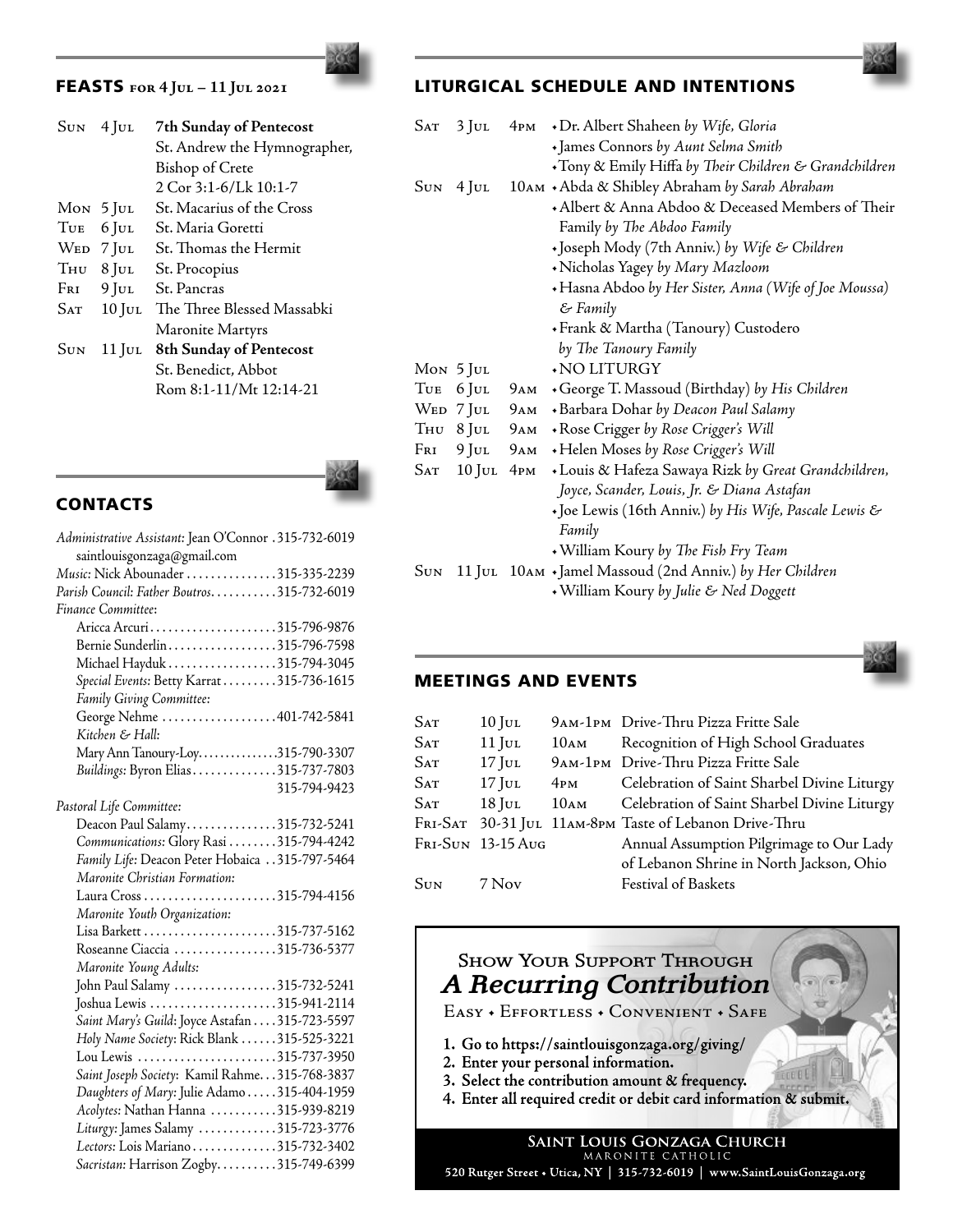## POINTS OF INTEREST

**Thank you.** We offer our sincere thanks to the family of George Rawda, especially his wife, Marcelle, and his children, Christine, Norman, and Lori, who donated in his memory the **containers** for the **Holy Oils**, which are blessed and consecrated by the Bishop each year for use in the Mysteries of Baptism, Chrismation, and Anointing of the Sick. Father Boutros blessed the containers at the Divine Liturgy on Father's Day, Sunday, 20 June.

*The Maronite Voice.* Please be sure to pick up a copy of the latest issue of *The Maronite Voice* available at both entrances of the Church. There are many interesting and relevant articles.

**Congratulations**. We offer our prayerful congratulations and best wishes to all the students from our parish that graduated from **high school** this June. We will recognize our high school graduates at the **10am Divine Liturgy** on **Sunday, 11 July.**

**Celebration of Saint Sharbel.** We shall celebrate the feast of Saint Sharbel on **17** and **18 July** at the regularly scheduled weekend Divine Liturgies. At that time we will have a relic of Saint Sharbel with us.

**Drive-Thru Pizza Fritte Sale.** We are selling Pizza Fritte for **\$2** each in drive-thru fashion in the Church parking lot on Saturday mornings from **9am** until **1pm** through Saturday, 2 October, except for the weekends of the Taste of Lebanon Drive-Thru (31 July) and Labor Day. We are in **need** of **more volunteers**. If you are interested in forming a team or if you can help sell to or prepare the pizza fritte please contact Betty Karrat.

**Taste of Lebanon Drive-Thru**. Preparations have begun for the Taste of Lebanon Drive-Thru on Friday and Saturday 30-31 July on the Parish Grounds. If you are **interested** in **volunteering** please contact Betty Karrat.

**Assumption Pilgrimage.** The Annual Assumption Pilgrimage to the National Shrine of Our Lady of Lebanon in North Jackson, Ohio will be from **Friday** through **Sunday, 13-15 August**. We will not be traveling as a group this year. You are welcome to **travel on your own** in small groups, if you would like to attend the pilgrimage. A small block of rooms at the rate of \$104 a night plus tax, king or double, **will only be available until 13 July** at the Hampton Inn. You will need to call the hotel at 330-544-0660 and then choose "Option Zero" to reserve your own room. Please state that you are from "Saint Louis Gonzaga Church, Utica, New York." For more information, please contact Deacon Paul.

**Financial Support.** During this time our parish still needs your continued financial support. If possible, please continue to make your regular contributions to the Parish.

**Thank you**. Thank you to all who continue to make their donations and contributions to our parish. We are most grateful for your continued financial support and generosity; it allows our parish to keep going.

MONTHLY OPERATIONAL EXPENSES Salaries and Insurance: \$9,875 Maintenance and Utilities: \$6,200 Eparchial Assessment: \$2,000 **Total Monthly Expenses: \$18,075 Weekly Collection Needed: \$4,172**

# MEMORIALS

#### **ALTAR MEMORIALS …**

*Through our gifts at the altar we remember our loved ones:*

- *•* Bread & Wine In Memory of Fred & Florence Nackley *by Fred & Lorri Nackley*
- *•* Sanctuary Plants & Flowers In Memory of Joseph & Delores Nassimos *by Patti & Robert Nassimos*
- *•* Incense & Charcoal In Memory of Nicholas & Jordan Cross *by Mom, Dad, Brandy & Matthew Cross*
- *•* Candles In Memory of Marian Abess & Jamel Rukavena by *Danese Hanna*
- *•* Sanctuary Lamp In Memory of Fred J. Mazloom *by Wife, Mary & Children*

*A contribution of \$10.00 will memorialize a loved one for the entire week.*

# VOLUNTEER SCHEDULE

### LECTORS

| $3$ Jul  | 4 <sub>PM</sub> | Richard Koury |
|----------|-----------------|---------------|
| $4$ JUL  | 10AM            | Norma Tehan   |
|          |                 |               |
| $10$ JUL | 4 <sub>PM</sub> | Lois Mariano  |
| $11$ Jul | 10AM            | Nathan Hanna  |



### PARISH STEWARDSHIP

| Collections for the week ending 27 June 2021 |  |
|----------------------------------------------|--|
| 1st Collection \$1,943                       |  |
| 2nd Collection-Peter's Pence  \$638.75       |  |
| Renovations \$247                            |  |
| Contributions\$125                           |  |
| Total \$2,953.75                             |  |
|                                              |  |

*This Week's Second Collection*: Eparchial Support *Next Week's Second Collection:* Air Conditioning